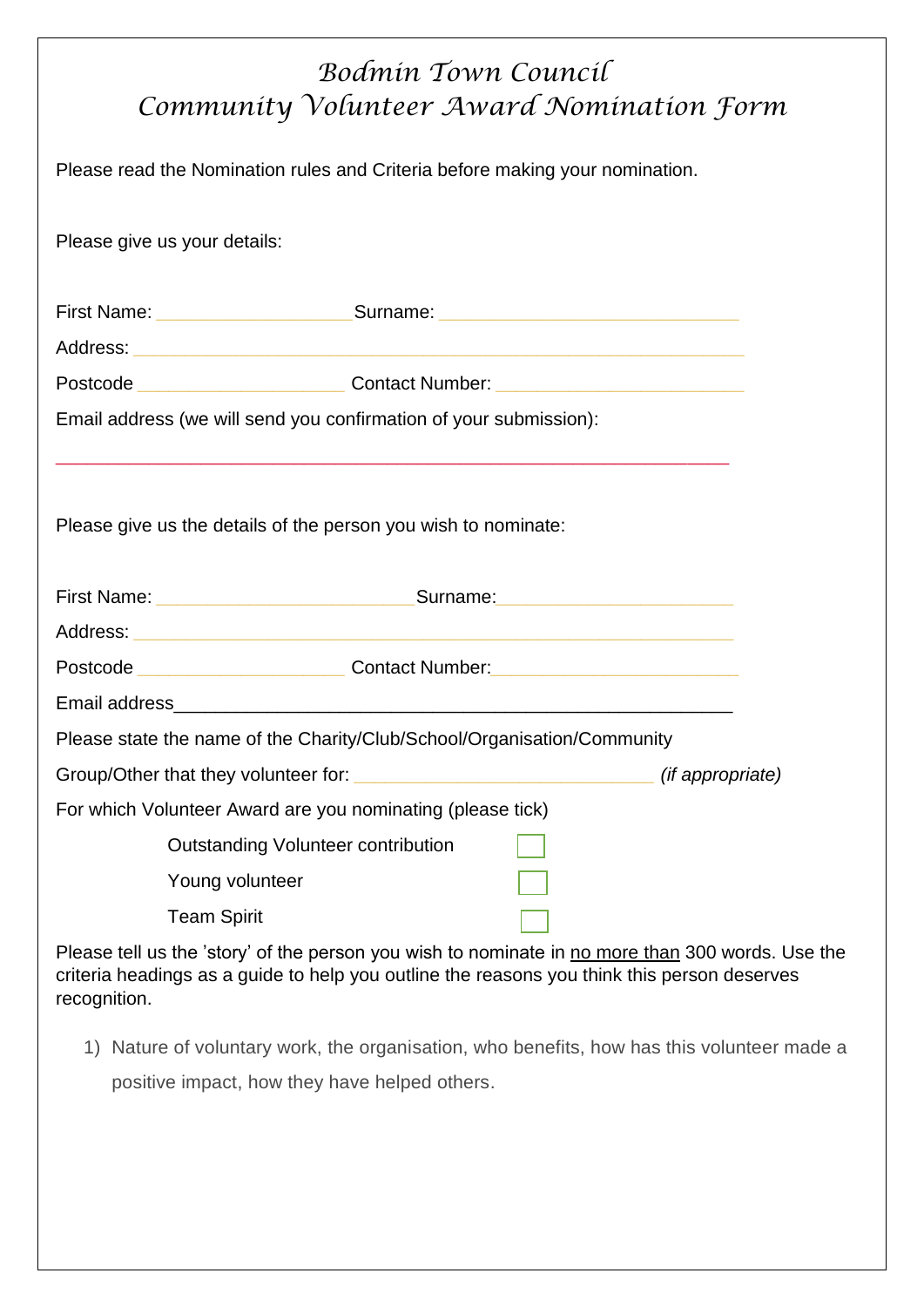2) Length of time this person has been volunteering. How much of their time is spent volunteering taking into consideration how many other demand there on this persons time.

3) Working together – communication, bringing community together, raising profiles.

4) Going the extra mile – leading change, being creative, achievements, success, or projects they have worked on.

5) Doing the right thing – Honesty & integrity, resilience & courage.